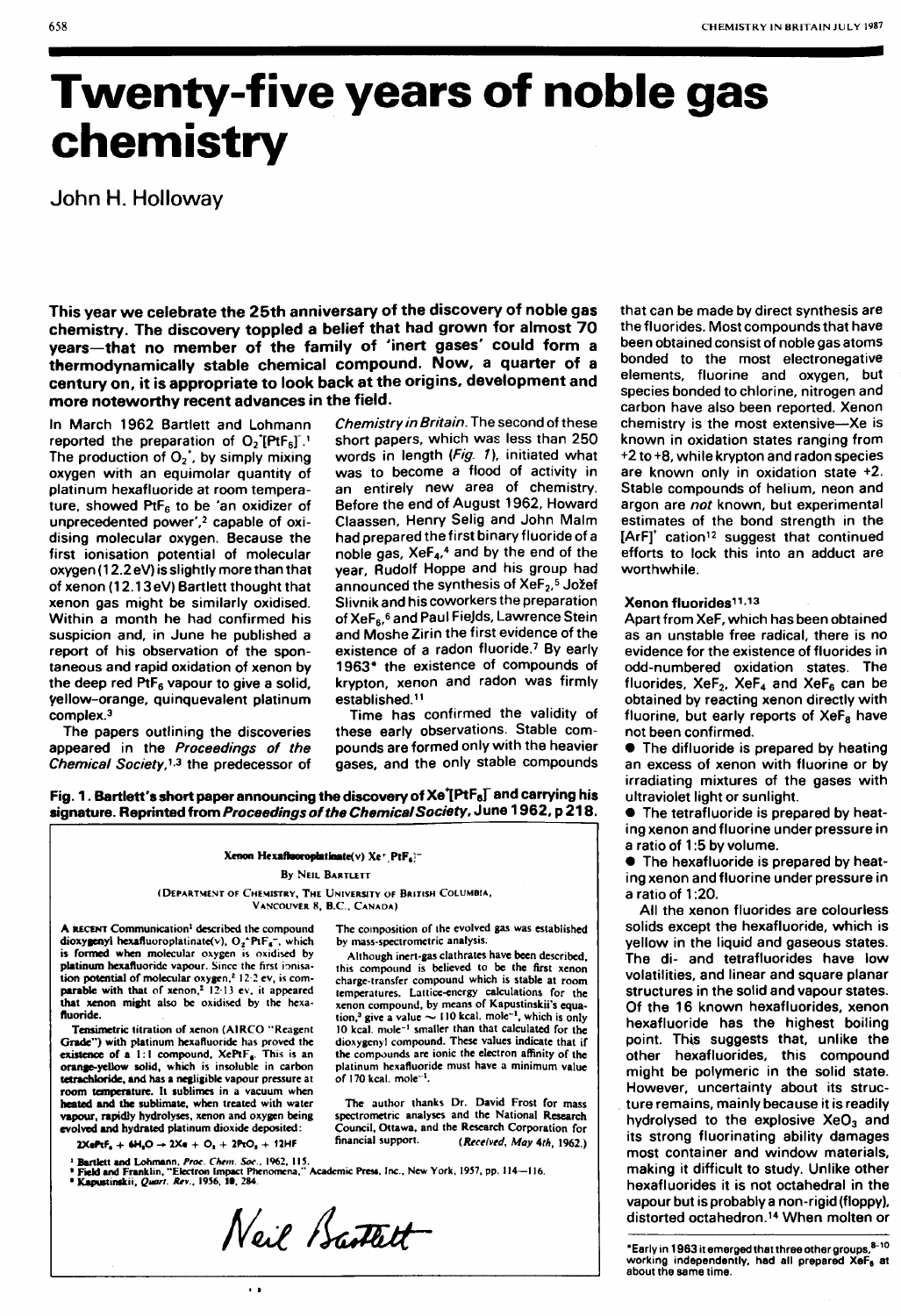

Fig. 2. The structure of liquid  $XeF_8$ .



Fig. 3. The crystal structure of the cubic phase of  $XeF_6$  (-80 °C). One unit cell contains 144 'XeFs' units, 24 tetramers and eight hexamers.1s

in solution the monomer is in equilibrium with tetrameric rings consisting of  $[XeF<sub>5</sub>]<sup>*</sup>$ and F ions, but at low temperatures the monomer disappears. The fluorines in the  $([XeF<sub>5</sub>]<sup>*</sup>F)<sub>4</sub>$  tetramers take part in a complex scrambling mechanism in which each of the four units is connected as a cogwheel to its neighbours (Fig. 2).<sup>15</sup> In the solid, although at least four forms exist, only the cubic structure-comprising  $[XeF<sub>5</sub>]$  and F ions grouped as tetramers and hexamers within the unit cell-has been described in detail (Fig. 3).<sup>16</sup> The fact that both hexamers and tetramers occur suggests that the way in which the  $[XeF_5]$ <sup>t</sup> ion is bridged is not critical. Furthermore the bridging F ions are not close to the four-fold axis of the  $[XeF<sub>5</sub>]$  groups. This suggests that in keeping with the Gillespie and Nyholm valence shell electron-pair repulsion theory, which has provided the most accurate and simple rationalisation of the shapes of noble gas compounds, a lone pair of electrons may occupy this position.

### Reactions of the xenon fluorides

With the exception of the reactions of powerful oxidative fluorinating agents such as PtF<sub>6</sub>, the chemistry of xenon has stemmed from reactions of the binary fluorides.

**• As fluorinating agents. The difluoride** is a versatile mild fluorinating agent.<sup>17,18</sup> It provides routes to some aromatic compounds which are otherwise difficult to make and reacts with carbon-carbon double and triple bonds, giving addition products. The cleanliness of these reactions is of special significance with some of the products, which are of medicinal and biological importance. One example is the ability of  $XeF_2$  to convert uracil to 5-fluorouracil, one of the first antitumour agents.

Xenon difluoride is also a common inorganic oxidative fluorinating agent, see equations  $(a)-(d)$ .<sup>17</sup>

$$
CH_3I+XeF_2 \rightarrow CH_3IF_2+Xe \qquad (a)
$$

$$
2\text{Sb} + 3\text{XeF}_2 \stackrel{\text{HF}}{\rightarrow} 2\text{SbF}_3 + 3\text{Xe} \quad (b)
$$

$$
SbF_3 + XeF_2 \stackrel{HF}{\rightarrow} SbF_5 + Xe \qquad (c)
$$

$$
Be2(CO)10 + 3XeF2 \xrightarrow{CF2 - G1CICC12}
$$
  
Re(CO)<sub>8</sub>F.ReF<sub>5</sub> + 5CO + 3Xe(d)

Recently it was used in the preparation of  $CrOF<sub>3</sub>.<sup>19</sup>$  Soluble also in water, the difluoride is stable in neutral or acid solution and powerfully oxidising, converting for example 2CI<sup>-</sup> to CI<sub>2</sub>, Cr(III) to Cr(VI) and even  $[BrO_3]$  to  $[BrO_4]$ .<sup>17</sup> The tetra- and hexafluorides are progressively more powerful oxidisers and difficult to control. Their instant hydrolysis by water, however, has provided interesting oxides, oxide fluorides and powerfully oxidising xenate and perxenate salts .

• Hydrolysis reactions. The difluoride, XeF2, is stable in acid or neutral solution but decomposes immediately in base, liberating xenon, oxygen and HF. The tetrafluoride is instantly hydrolysed and, depending upon conditions, up to a third of the xenon may be retained in solution (rather than the half expected in a simple disproportionation,  $2Xe_{(IV)}$  -  $Xe_{(VI)}$  + Xe(II)), and XeF<sub>2</sub> may also be liberated. It has been suggested<sup>20</sup> that the initial product may be  $XeOF<sub>2</sub>$ , which decomposes to give XeF<sub>2</sub> if the water supply is limited. When larger amounts of water are present  $XeO<sub>2</sub>$  and  $XeO$  may be formed, which can then give  $XeO<sub>3</sub>$ .

The more vigorous reaction of  $XeF_6$ with water can be controlled by passing dry nitrogen over crystalline  $XeF_6$  to sweep the vapour into water where the following reaction occurs:

$$
XeF_6 + 3H_2O \rightarrow XeO_3 + 6HF \qquad (e)
$$

Thus the hydrolysis of both  $XeF_4$  and  $XeF_6$  give the trigonal pyramidal  $XeO_3$  in solution. Aqueous solutions of  $XeO<sub>3</sub>$ (known as 'xenic' acid) are quite stable but solid XeO<sub>3</sub>, which is easily obtained from the solutions, is a sensitive and violent explosive.

• Reactions giving oxides, oxide fluorides and oxygen-containing salts. In aqueous solution  $XeO<sub>3</sub>$  is a powerful, but kinetically slow, oxidising agent. The addition of alkali yields 'xenate' ions,  $[HXeO<sub>4</sub>]$ , and, although the salts can be isolated, solutions containing xenate disproportionate readily to give the 'perxenate' ion,  $[XeO<sub>6</sub>]<sup>4</sup>$ , and xenon:

$$
2[HXeO4]+2OH- - [XeO6]4- + Xe + O2 +2H2O (f)
$$

The Xe(VIII) solutions are among the most powerful oxidising agents known. For example, the oxidation of Mn(l) to  $[MnO<sub>4</sub>]$ , unlike that by Xe $O<sub>3</sub>$ , is immediate and is accompanied by the evolution of oxygen.

The addition of solid  $Ba_2XeO_6$  to cold concentrated  $H_2SO_4$  produces a second oxide, XeO<sub>4</sub>, which is an unstable and explosive gas. Understandably, it has been studied little, but infrared spectroscopy and electron diffraction have shown it to be a tetrahedral molecule.

Of the known oxide fluorides, XeOF<sub>2</sub>,  $XeOF<sub>4</sub>$ ,  $XeO<sub>2</sub>F<sub>2</sub>$  and  $XeO<sub>3</sub>F<sub>2</sub>$ , the most stable is the liquid, XeOF<sub>4</sub>. Colourless and volatile, with a square pyramidal structure, it derives from the controlled hydrolysis of XeF<sub>s</sub>:

$$
XeF_6 + H_2O \rightarrow XeOF_4 + 2HF
$$
 (g)

This reaction, equation  $(g)$ , readily goes further to produce  $XeO<sub>3</sub>$ , but the expected intermediate,  $XeO<sub>2</sub>F<sub>2</sub>$ , has never been isolated from the reaction. But,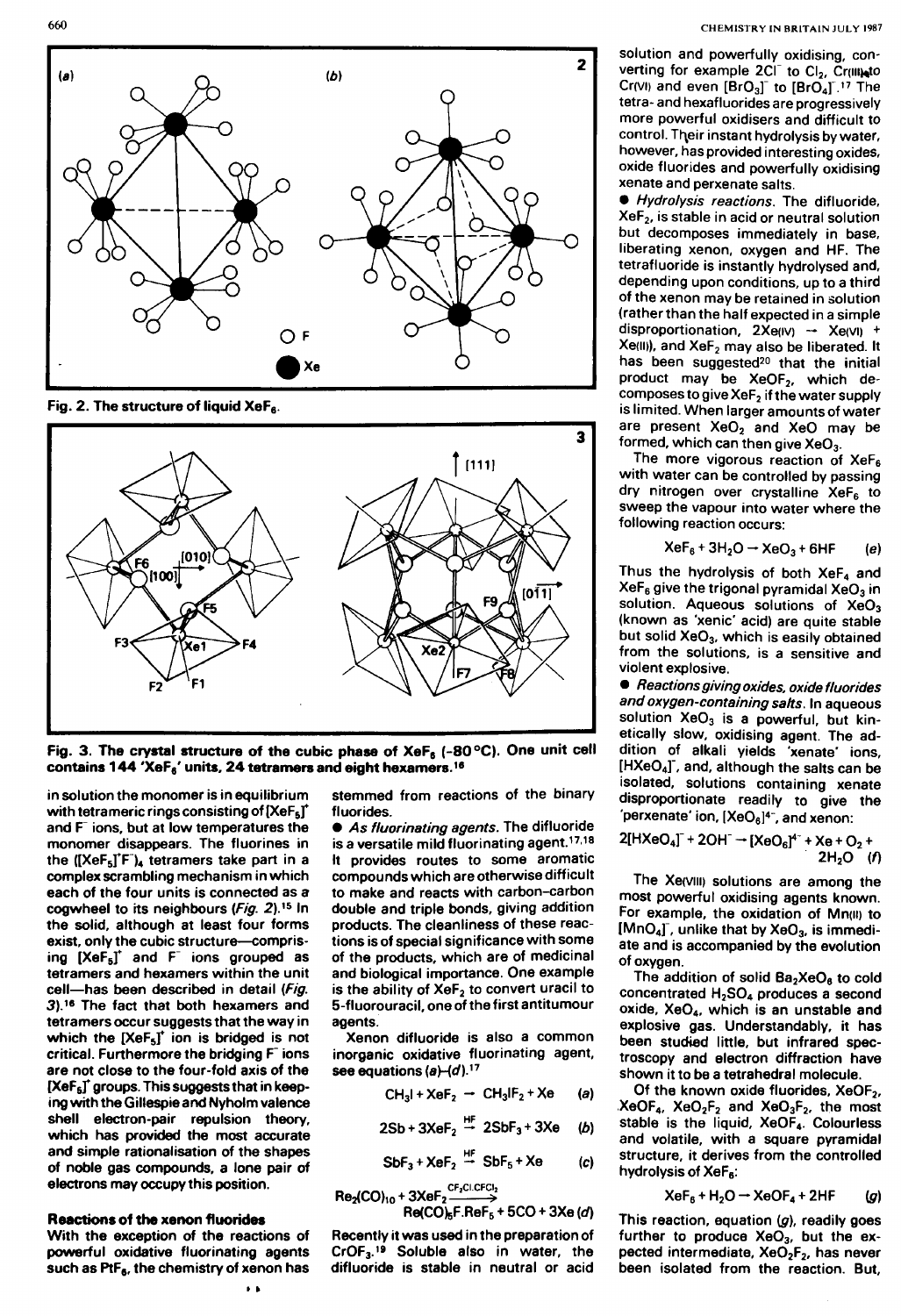Xe02F2 can be produced *via* the interaction of xenon trioxide with the oxide tetrafluoride.

$$
XeO_3+XeOF_4 \rightarrow 2XeO_2F_2 \qquad (h)
$$

The related and possibly even more hazardous reaction with XeO<sub>4</sub> yields  $XeO_3F_2$ :

$$
XeO_4 + XeF_6 \rightarrow XeO_3F_2 + XeOF_4 \qquad (i)
$$

*• Substitution reactions.* Reactions involving the replacement of fluorine in xenon fluorides with other groups began with studies of reactions of  $XeF_2$  with anhydrous oxygen-containing acids:<sup>17</sup>

$$
XeF_2 + HL \rightarrow F - Xe - L + HF \qquad (j)
$$

and  $XeF_2 + 2HL \rightarrow L-Xe-L + 2HF$  (k)

.In all cases, the linkage to xenon is *via* oxygen (L = OTeF<sub>5</sub>, OSeF<sub>5</sub>, OSO<sub>2</sub>F, OPOF<sub>2</sub>, ONO<sub>2</sub>, OCIO<sub>3</sub>, OIF<sub>4</sub>O, OCOCH<sub>3</sub> or OCOCF3). Only those species containing the highly electronegative  $-OTeF<sub>5</sub>$ and -OSeF<sub>5</sub> units are stable under ordinary conditions. The -OSO<sub>2</sub>F and -OIF40 derivatives decompose readily and the remainder are explosive.

The high electronegativity of the -OTeF<sub>5</sub> group means that  $Xe(OTeF<sub>5</sub>)<sub>2</sub>$  is similar to XeF<sub>2</sub> and an interesting reaction of  $Xe(OTeF<sub>5</sub>)<sub>2</sub>$  is that with halogenoalkanes such as  $CF_2=CFCI$ ,  $CF_2=CCI_2$  and  $CF<sub>2</sub>=CFH$ , which results in the addition of  $-$ OTeF<sub>5</sub> groups across the double bond.<sup>21</sup> The development of substitution reactions involving Xe(IV) and Xe(vI) compounds has required the use of the reagent  $B(OTeF<sub>5</sub>)<sub>3</sub>$ , an obvious relative of BF<sub>3</sub>. Reactions involving this molecule have given the only Xe(IV) compound to date, Xe(OTeF<sub>5</sub>)<sub>4</sub>, while Xe(VI) gives  $Xe(OTeF<sub>5</sub>)<sub>6</sub>$ , OXe(OTeF<sub>5</sub>)<sub>4</sub>, O<sub>2</sub>Xe(OTeF<sub>5</sub>)<sub>2</sub> and, under certain conditions in solution, the related partly substituted derivatives. Like many of the Xe(II) compounds, most of these are also unstable.

Because noble gas chemistry is mostly associated with Xe-F and Xe-O bond formation the key to the successful bonding of xenon to other atoms to yield stable compounds lies in producing suitable highly electronegative groups. Such· a group is  $-N(SO_2F)_2$  which has provided the route to the first Xe-N bond:<sup>22</sup>

XeF<sub>2</sub> + HN(SO<sub>2</sub>F)<sub>2</sub> 
$$
\frac{^{in CF_2Cl_2}}{^{o \circ C : 4 \text{ days}}}
$$
  
F-Xe–N(SO<sub>2</sub>F)<sub>2</sub> (1)

The solid, once formed, is reasonably stable. It contains a linear F-Xe--N group and a planar configuration about the nitrogen.<sup>22,23</sup> its reaction with AsF<sub>5</sub> yields the solid,  $[(FSO<sub>2</sub>)<sub>2</sub>N-Xe-F-Xe N(SO_2F)_2$ <sup>T</sup>[AsF<sub>6</sub>], containing a V-shaped cationic relative of  $[Xe_2F_3]$ .

Although, in general, the noble gases form bonds with only the most electronegative elements, fluorine and oxygen, the success in making an Xe-N bond in compounds has increased speculation as to whether an Xe-C bond is possible. A plasma-induced reaction of XeF<sub>2</sub> vapour with CF<sub>3</sub> radicals may have provided the answer. The volatile, waxy, white solid product of the reaction, which decomposes to give XeF<sub>2</sub> and carbon fluorides at room temperature, is thought to be  $Xe(CF_3)$ , 24

*• Reactions with fluoride-ion acceptors*  and donors.<sup>25</sup> Reactions of fluoride-ion donors and acceptors with the binary fluorides and oxide fluorides of xenon give a variety of cations and anions (Table 1). More unusual entities such as  $[Xe_2]$ <sup>+</sup> and  $[XeO_3X]$ <sup>-</sup>  $(X = F, Cl$  or Br) also occur. The representation of many of the complexes as salts, however, is an oversimplification, especially for the xenon difluoride adducts. Also, some adducts of  $XeF_2$ -for example, those with  $XeOF_4$ and the halogen pentafluorides-are not donor-acceptor compounds but simple molecular adducts in which the component molecules preserve their molecular identities.

The enthalpies of ionisation of the binary fluorides:

$$
XeF6(g) \rightarrow [XeF5]*(g) + F-(g)
$$
  

$$
\Delta H = 9.24 \text{ eV} \quad (m)
$$

 $XeF_4(g) \rightarrow [XeF_3]^+(g) + F(g)$  $\Delta H = 9.66$ eV (n)

 $XeF_2(g) - [XeF]^+(g) + F^-(g)$  $\Delta H = 9.45$ eV (0)

imply that complex formation might be progressively easier in the sequence  $XeF_4 < XeF_2 < XeF_6$ . The chemical evidence supports this. Xenon difluoride reacts with  $AsF<sub>5</sub>$ , SbF<sub>5</sub>, BiF<sub>5</sub>, and a range of transition metal pentafluorides, to give adducts that are often written  $[XeF]^{r}[M_{2}F_{11}]^{r}$ ,  $[XeF]^{r}[MF_{6}]^{r}$  and  $[Xe_2F_3]'[MF_6]$  but in which the cation units are linked to the counter ion by fluorine bridges; the V-shaped  $[Xe_2F_3]$ <sup>+</sup> ion can be regarded as two [XeF]<sup>+</sup> units linked by a fluorine bridge. The most ionic adducts are those derived from the strongest Lewis acids. The related derivatives of MOF<sub>4</sub> (M = W or Mo), which are weaker Lewis acids, have less ionic character.

One of the most interesting reactions of [XeF]' is its reduction with some compounds to give the bright green paramagnetic cation  $[Xe_2]^2$ .<sup>26</sup> This cation can also be obtained by oxidising xenon with dioxygenyl salts. Furthermore, Bartlett has shown that the first noble gas compound,  $Xe^{\dagger}[PtF_6]$ , has the variable composition,  $Xe(PtF_6)_x$  (x = 1-2). Whether this compound contains Xe<sup>+</sup>,  $[Xe<sub>2</sub>]$  or  $[Xe<sub>2</sub>F]$  or can be described in terms of  $[XeF][PtF_6]$  and  $[XeF][Pt_2F_{11}]$  is still uncertain.

In accord with the enthalpy of ionisation data, xenon tetrafluoride forms complexes with only the strongest fluoride ion acceptors-SbF<sub>5</sub> and BiF<sub>5</sub>-but xenon hexafluoride yields adducts with a number of pentafluorides and also with some tetra- and trifluorides. Solutions of  $XeF<sub>6</sub>$  in HF also have a higher conductivity than those of  $XeF_2$  and  $XeF_4$  because both  $[XeF_5]^t$  and  $[Xe_2F_{11}]^t$  are readily formed in solution:

$$
([\text{XeF}_5]^{\dagger}F^{\dagger})_4 + nHF \rightleftharpoons
$$
  
2[\text{Xe}\_2F\_{11}]^{\dagger} + [(\text{HF})\_nF]^{\dagger} (p)  
[\text{Xe}\_2F\_{11}]^{\dagger} + nHF \rightleftharpoons

$$
2[XeF_5]^+ + [(HF)_nF]^-(q)
$$

These same two ions are found in the adducts. The  $[XeF_5]$ <sup>t</sup> ion has the square pyramidal form found in  $XeF_6$  and  $[Xe_2F_{11}]^{\dagger}$  is best described in terms of an ionic model,  $[XeF_5]^T F$   $[XeF_5]^T$ , but with some covalent character in terms of  $([XeF<sub>5</sub>]<sup>*</sup>XeF<sub>6</sub>)$  to account for the nonlinearity of the Xe-F-Xe bond.

A relatively poor fluoride ion donor, xenon oxide tetrafluoride, forms adducts with only the stronger Lewis acids. Thus, with  $SbF_5$ ,  $[XeOF_3]^t[Sb_2F_{11}]$  and  $[XeOF<sub>3</sub>]<sup>*</sup>[SbF<sub>6</sub>]$  are obtained. The related dioxide difluoride,  $XeO_2F_2$ , yields  $[XeO_2F]^{\dagger}[Sb_2F_{11}]$  and  $[XeO_2F]^{\dagger}[SbF_6]$ , but these are less stable. Reaction of  $FXeOTeF<sub>5</sub>$  with AsF<sub>5</sub> gives the complex  $[XeOTeF<sub>5</sub>]<sup>T</sup>[AsF<sub>6</sub>]<sup>T</sup>$  and reactions of this complex give rise to a number of as yet uncharacterised xenon cations.

Fluoride ion acceptor behaviour is limited to XeFs. With alkali metal fluorides it yields  $M_2XeF_8$  (M = Cs, Rb, K and Na) and  $MxeF<sub>7</sub>$  (M = Cs, Rb), which lose XeF<sub>6</sub> when heated. The thermal stability of these adducts increases with increasing molecular weight and the low decomposition temperature of the sodium complex, which is below 100 °C, provides a convenient way of separating  $XeF_6$  from  $XeF<sub>2</sub>$  and  $XeF<sub>4</sub>$  with which no reactions occur. Solid state structures have not been determined, but the related complexes derived from NOF and NO<sub>2</sub>F have been prepared and  $[NO]_2^*[XeF_8]^{2-}$  has been shown to contain a slightly distorted square antiprismatic  $[XeF_8]^2$ . Valence shell electron pair repulsion theory suggests that a ninth coordination position in which a lone pair can be accommodated should be present in this anion. However, there is no evidence for it, and this implies a rare violation of the theory in noble gas chemistry.

Table 1 . The cationic and anionic derivatives of binary fluorides and oxide fluorides of xenon.<sup>25</sup>

| <b>Fluorides</b>                | <b>Cationic derivatives</b>               | Anionic derivatives                |
|---------------------------------|-------------------------------------------|------------------------------------|
| XeF <sub>2</sub>                | $[XeF]^{\dagger}$ ; $[Xe_2F_3]^{\dagger}$ |                                    |
| XeF,                            | $[XeF_3]$                                 |                                    |
| XeF <sub>s</sub>                | $[XeF_5]'$ ; $[Xe_2F_{11}]'$              | $[XeF_7]$ ; $[XeF_8]^{2-}$         |
| XeOF,                           | $[XeOF_3]$                                | $[XeOF5]$ ; $[Xe3O3F13]$           |
| XeO <sub>2</sub> F <sub>2</sub> | [XeO <sub>2</sub> F]                      | [XeO <sub>2</sub> F <sub>3</sub> ] |
| XeOF <sub>2</sub>               |                                           | [XeOF <sub>3</sub> ]               |